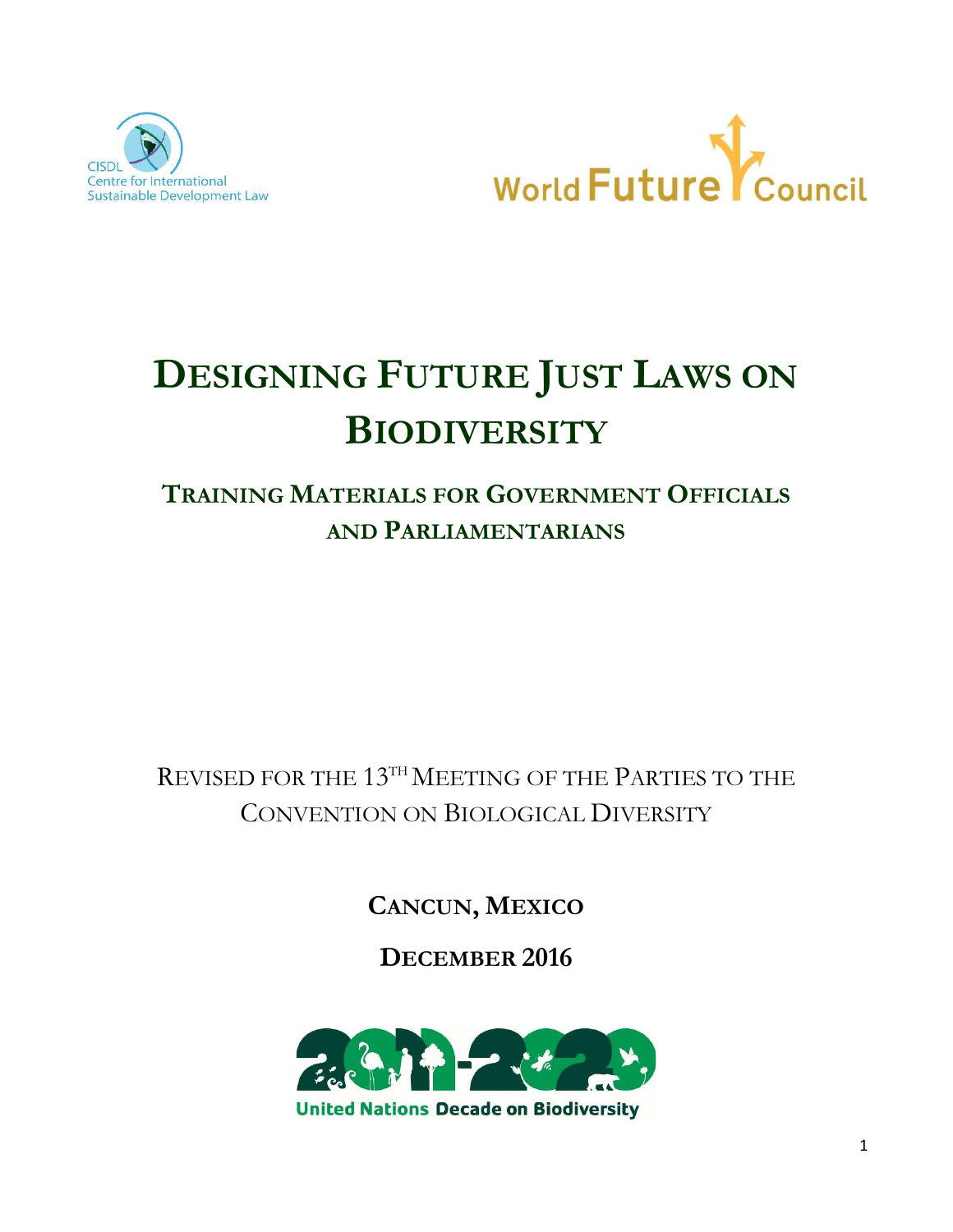#### About the World Future Council (WFC)

The World Future Council brings the interests of future generations to the centre of policy making. The Council consists of up to 50 respected personalities from all five continents. They come from governments, parliaments, the arts, civil society, science and the business world. The Council addresses challenges to our common future and provides decision makers with effective policy solutions. In-depth research underpins advocacy work for international agreements, regional policy frameworks and national lawmaking. In close collaboration with civil society actors, parliamentarians, governments, business and international organisations we identify and spread "best policies" around the globe. The World Future Council is registered as a charitable foundation in Hamburg, Germany, where its head office is located. Additionally, we have staff working in Brussels, London, Washington D.C. and Johannesburg.

#### World Future Council

Lilienstr. 5-9, 20095 Hamburg, Germany

Tel: +49 40 3070914-22 /fax: +49 40 3070914-14

Email: Info@worldfuturecouncil.org/web: www.worldfuturecouncil.org

#### About the Centre for International Sustainable Development Law (CISDL)

The mission of the CISDL is to promote sustainable societies and the protection of ecosystems by advancing the understanding, development and implementation of international sustainable development law. The CISDL is an independent legal research centre that collaborates with the McGill University Faculty of Law and also works with a network of developing countries' faculties of law. The CISDL is engaged in six primary areas of sustainable development law research including: trade, investment and competition law; natural resources law; biodiversity and bio-safety law; climate change and vulnerability law; human rights and poverty eradication in sustainable development law; and health and hazards in sustainable development law. As a result of its ongoing legal scholarship and research, the CISDL publishes books, articles, working papers and legal brief in English, Spanish and French. The CISDL hosts academic workshops, dialogue sessions, legal expert panels, law courses and seminar series and conferences. It provides instructors, lectures and capacity building materials for developing country governments and international organizations in national and international law in the field of sustainable development, and works with countries to develop national laws to implement international treaties in these areas.

#### Centre for International Sustainable Development Law

3644 Peel Street, McGill Faculty of Law, Chancellor Day Hall, Montreal, Quebec, Canada H3A 1W9

Tel: +1 514 398 8918/fax: +1 514 398 8197

Email: secretariat@cisdl.org/ web: www.cisdl.org

Authors

Jorge Cabrera and Frederic Perron-Welch, CISDL Biodiversity & Biosafety Law Programme

Alexandra Wandel and Plarent Ruka, World Future Council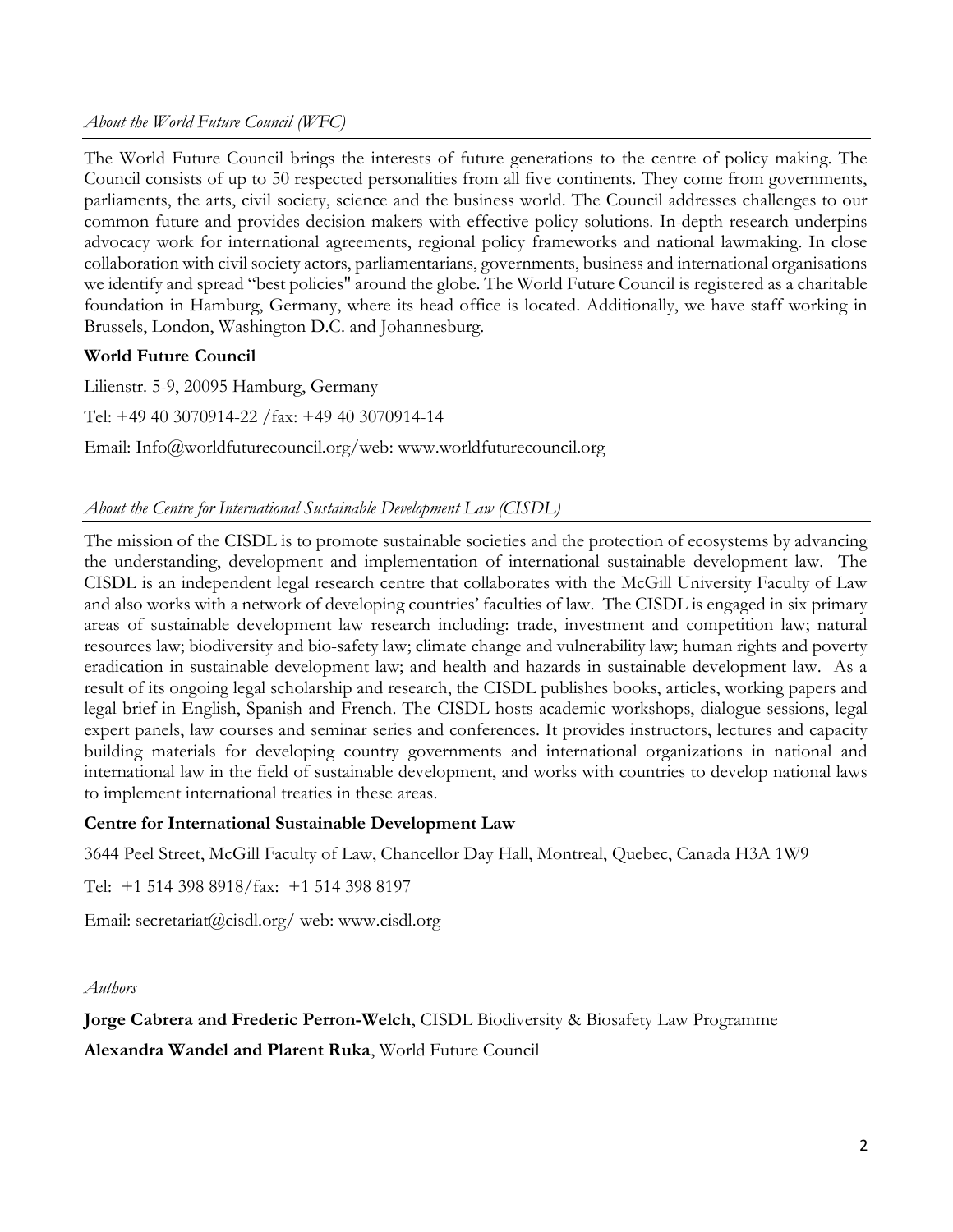# ACRONYMS & SHORT FORMS

| <b>ABS</b>    | Access to Genetic Resources and the Fair and Equitable Sharing of Benefits Arising<br>from their Utilization                                                 |  |
|---------------|--------------------------------------------------------------------------------------------------------------------------------------------------------------|--|
| BL            | <b>Biodiversity Law</b>                                                                                                                                      |  |
| CBD           | Convention on Biological Diversity                                                                                                                           |  |
| <b>CBDR</b>   | Common but differentiated responsibilities                                                                                                                   |  |
| <b>CITES</b>  | Convention on International Trade in Endangered Species of Wild Fauna and Flora                                                                              |  |
| <b>CMS</b>    | Convention on Migratory Species                                                                                                                              |  |
| COP           | Conference of the Parties                                                                                                                                    |  |
| <b>FAO</b>    | Food and Agriculture Organization of the United Nations                                                                                                      |  |
| ILA           | <b>International Law Association</b>                                                                                                                         |  |
| <b>IPPC</b>   | International Plant Protection Convention                                                                                                                    |  |
| <b>ITPGR</b>  | International Treaty on Plant Genetic Resources for Food and Agriculture                                                                                     |  |
| <b>NDA</b>    | The Nature Diversity Act of Norway, referring to Act of 19 June 2009 No. 100<br>relating to the management of biological, geological and landscape diversity |  |
| <b>NEPA</b>   | The National Environment Protection Act, 2007                                                                                                                |  |
| <b>NGOs</b>   | Non Governmental Organizations                                                                                                                               |  |
| Ramsar        | Convention on Wetlands of International Importance for Waterfowl                                                                                             |  |
| <b>SANBI</b>  | South African National Biodiversity Institute                                                                                                                |  |
| <b>UNCLOS</b> | United Nations Convention on the Law of the Sea                                                                                                              |  |
| <b>UPOV</b>   | International Union for the Protection of New Varieties of Plants                                                                                            |  |
| <b>WHC</b>    | <b>UNESCO World Heritage Convention</b>                                                                                                                      |  |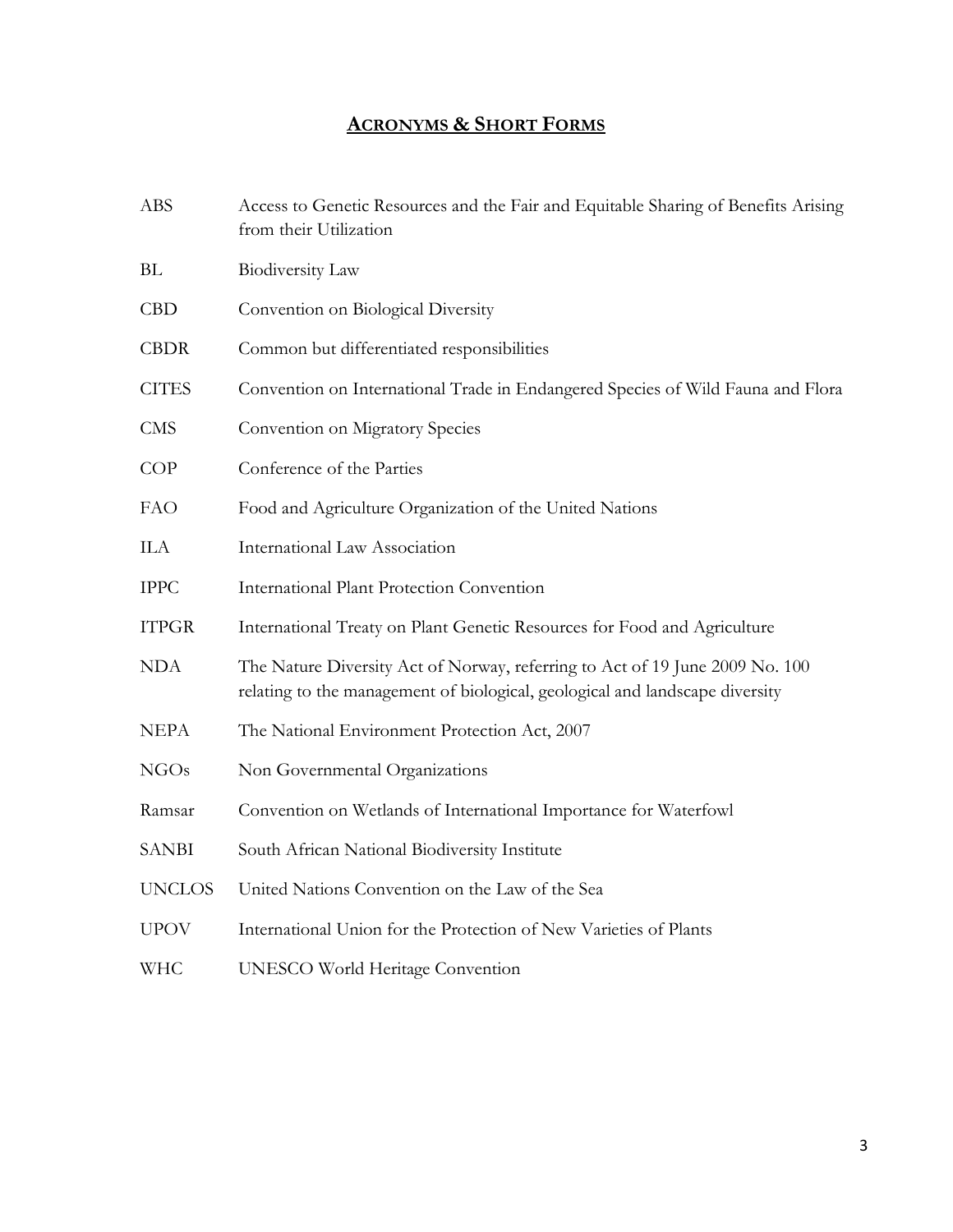"Future Just" laws should embody the highest standard of sustainability, respect for human rights, and respect for the environment and should, in both intention and effect, work to defend the interests of future generations in a pragmatic manner based on principles of justice and sustainability.

This training material presents an approach to drafting and preparing "Future Just" biodiversity laws for a technical audience, with the aim of supporting national focal point officials or other government officials tasked with preparing cross-sectoral biodiversity legislation. The materials were written recognizing that many of users will be from countries that have not developed comprehensive biodiversity laws, but do have sectoral measures in place to protect biodiversity (e.g. wildlife, wetlands and protected areas legislation).

The authors propose a process for drafting a cross-sectoral biodiversity that involves determining the existence and relevance of relevant laws, collecting relevant scientific information on biodiversity, and deciding upon the substance of new cross-sectoral legislation. In addition, the process emphasizes the need for an ongoing review, feedback and learning process after the law is adopted.

The materials begin with guiding principles for drafting legislation. These principles are drawn from existing biodiversity laws at the national level and experience in implementing the CBD. Concrete examples are provided to illustrate some of the procedural and substantive elements. First, it presents principles relevant for the drafting of environmental laws in general. After that, guiding principles for the process and the substantive issues to be addressed are presented, taking into account the particularities of this field of environmental law. Principles for monitoring the implementation of the Law are discussed. Lastly, the process should be guided by international sustainable development law principles. A table with relevant questions to ask is included as an annex.

Finally, the content and drafting process should be consistent with the legal, social, economic and environmental conditions of a country and take into account all relevant international obligations, in particular, but not limited to, the Convention on Biological Diversity (CBD). Other relevant treaties could include, depending on the State, the United Nations Framework Convention on Climate Change (UNFCCC), United Nations Convention on Combatting Desertification and Land Degradation (UNCCD), Convention on International Trade in Endangered Species (CITES), Convention on Migratory Species (CMS), Convention on Wetlands (Ramsar), International Plant Protection Convention (IPPC), International Union for the Protection of New Varieties of Plants (UPOV), and FAO International Treaty on Plant Genetic Resources for Food and Agriculture (ITPGRFA), UNESCO World Heritage Convention (WHC), and the UN Convention on the Law of the Sea (UNCLOS).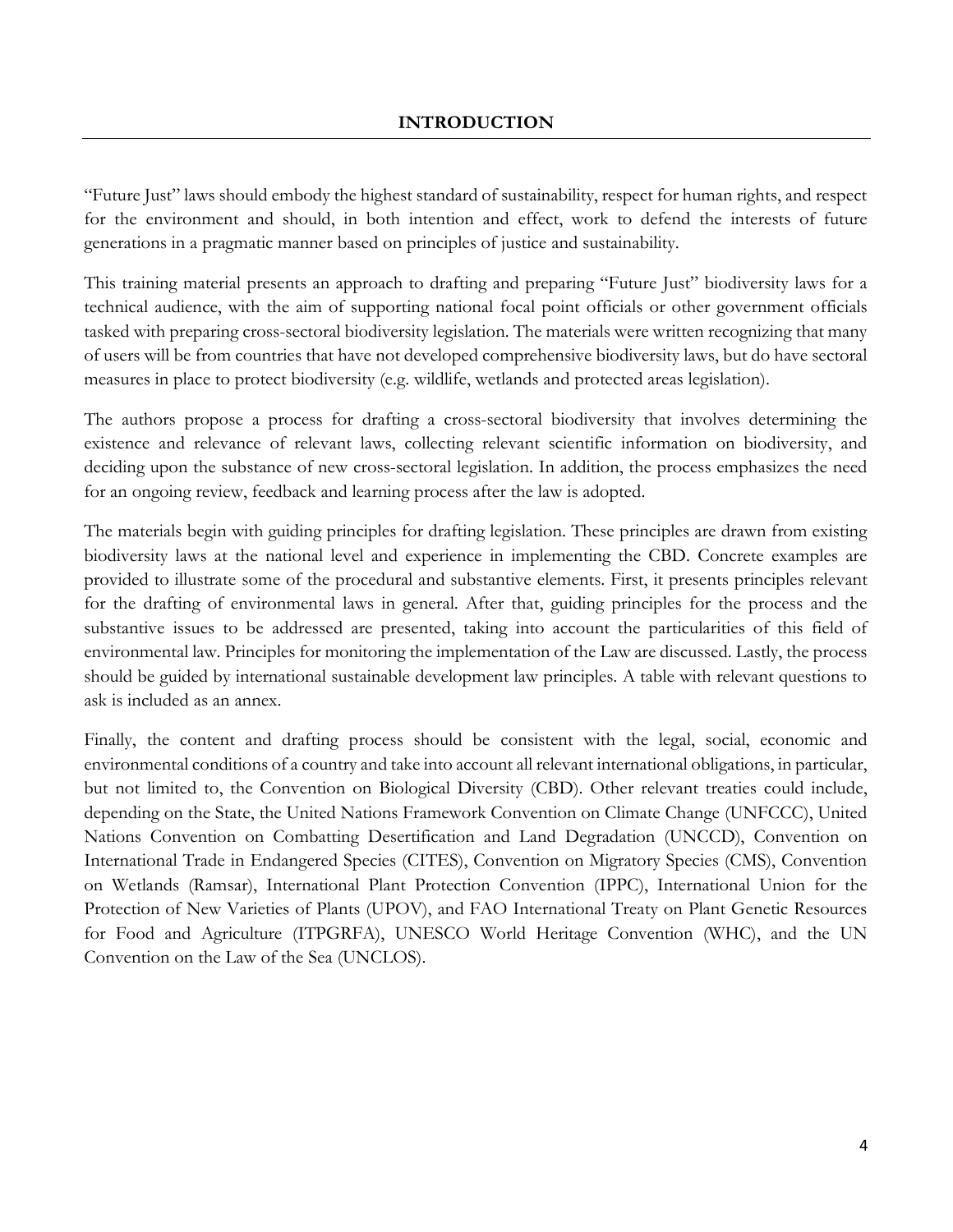# **TABLE OF CONTENTS**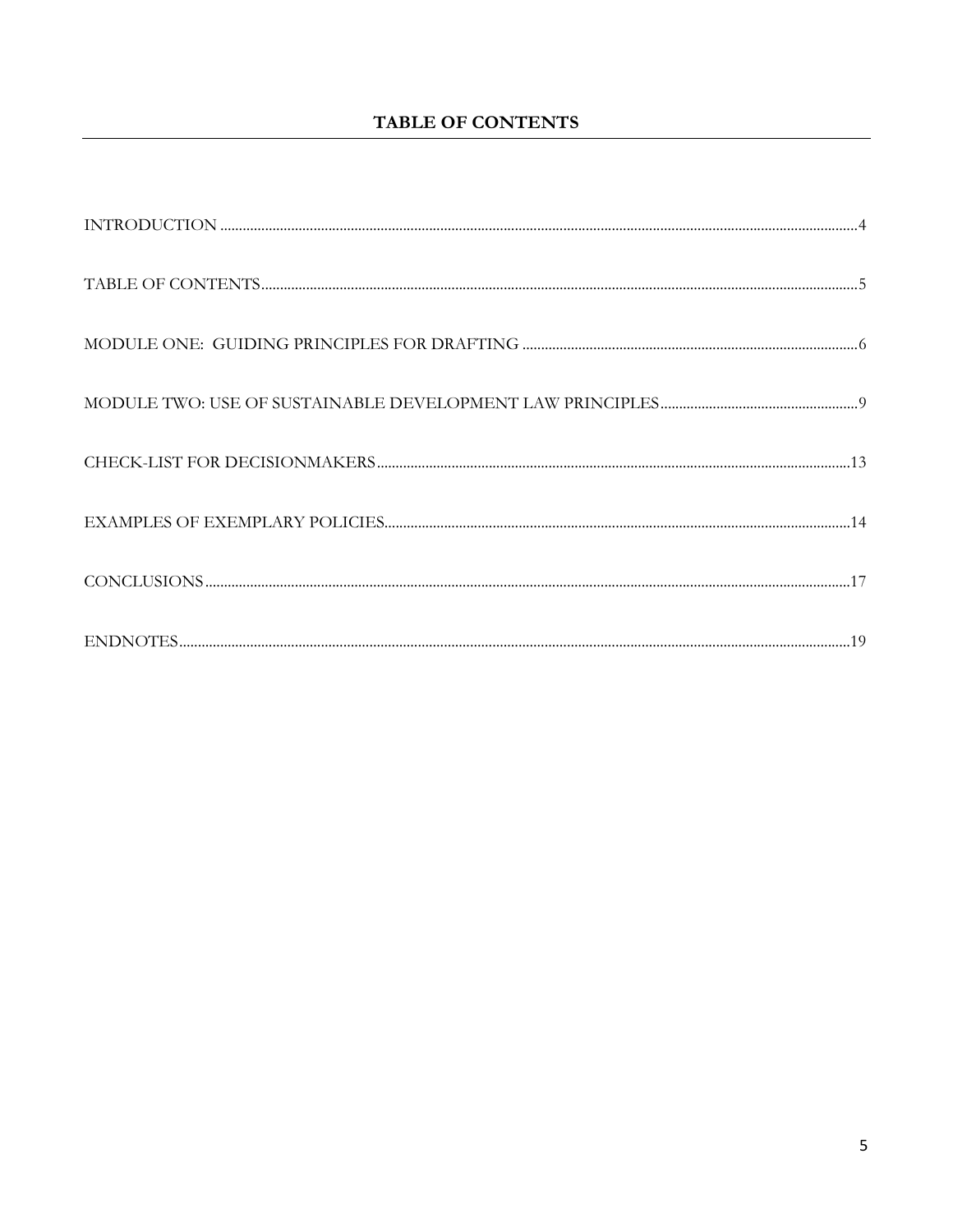#### MODULE ONE: GUIDING PRINCIPLES FOR DRAFTING

From the perspective of future justice, the global reduction of biodiversity, degradation of ecosystems and extinction of species is highly detrimental to the rights of future generations. The Convention on Biological Diversity<sup>1</sup> (CBD) was adopted in 1992 in order to address the common interest of humankind in ensuring that threats to biodiversity are controlled. Countries have worked to implement the provisions of the CBD since its entry into force in 1993, but due to the CBD's nature as a framework treaty with mainly aspirational goals, it has been difficult to objectively measure whether parties have implemented its provisions by law, policy or other measures.

Parties first adopted the 2010 Biodiversity Target, which aimed for a halt in biodiversity loss. Yet, the global community failed to meet this goal in time. With this lack of success in mind, Parties adopted the Strategic Plan on Biodiversity 2011-2020 and the twenty Aichi Biodiversity Targets. Five years into the implementation of the Strategic Plan, States are not on course to meet many of the Aichi Targets. Most States are not doing enough to implement the terms of the CBD in substance and effect. It is clear that countries need guidance on how to achieve conservation, sustainability, benefit-sharing and intergenerational equity in law.

Ongoing negotiations since the adoption of the CBD have led to greater clarity on how its terms should be interpreted. Greater legal clarity to the provisions of the CBD has been brought by the adoption of three Protocols: the Cartagena Protocol on Biosafety<sup>2</sup> (Cartagena Protocol) and its Nagoya—Kuala Lumpur Supplementary Protocol on Liability and Redress<sup>3</sup> (Nagoya-Kuala Lumpur Protocol), and the Nagoya Protocol on Access to Genetic Resources and the Fair and Equitable Sharing of Benefits resulting from their Utilization<sup>4</sup> (Nagoya ABS Protocol) as well as with the adoption of several Guidelines on topics such as Biodiversity and Tourism,<sup>5</sup> Indigenous Peoples,<sup>6</sup> Invasive Alien Species,<sup>7</sup> Sustainable Use,<sup>8</sup> Biodiversity Impact Assessment,<sup>9</sup> and The Ecosystem Approach.<sup>10</sup> Designing biodiversity laws and policies to benefit future generations will require a holistic implementation of the vision of the CBD.

# 1. Fundamentals of Drafting

# The following principles should guide the legislative drafting process. Some are also relevant for defining the content of the law.

- Assess the nation's biodiversity and biological resources, identify current impacts on domestic and transboundary biodiversity and ecosystems, locate drivers of biodiversity loss and evaluate the possibilities for halting biodiversity loss.
- Establish clear goals in advance to inform and inspire the provisions of the Biodiversity Laws and Policies. The development of goals provides relevant guidance for the selection and drafting of the instruments and mechanisms to be included in the law in accordance with a country's vision and priorities.
- Ensure that a broad set of stakeholders participates in the drafting of the biodiversity law, including government officials from the key government ministries (such as environment, agriculture, forests, transport, fisheries, trade, finance, economics) and representatives from indigenous peoples, academics, peasants, civil society and the private sector.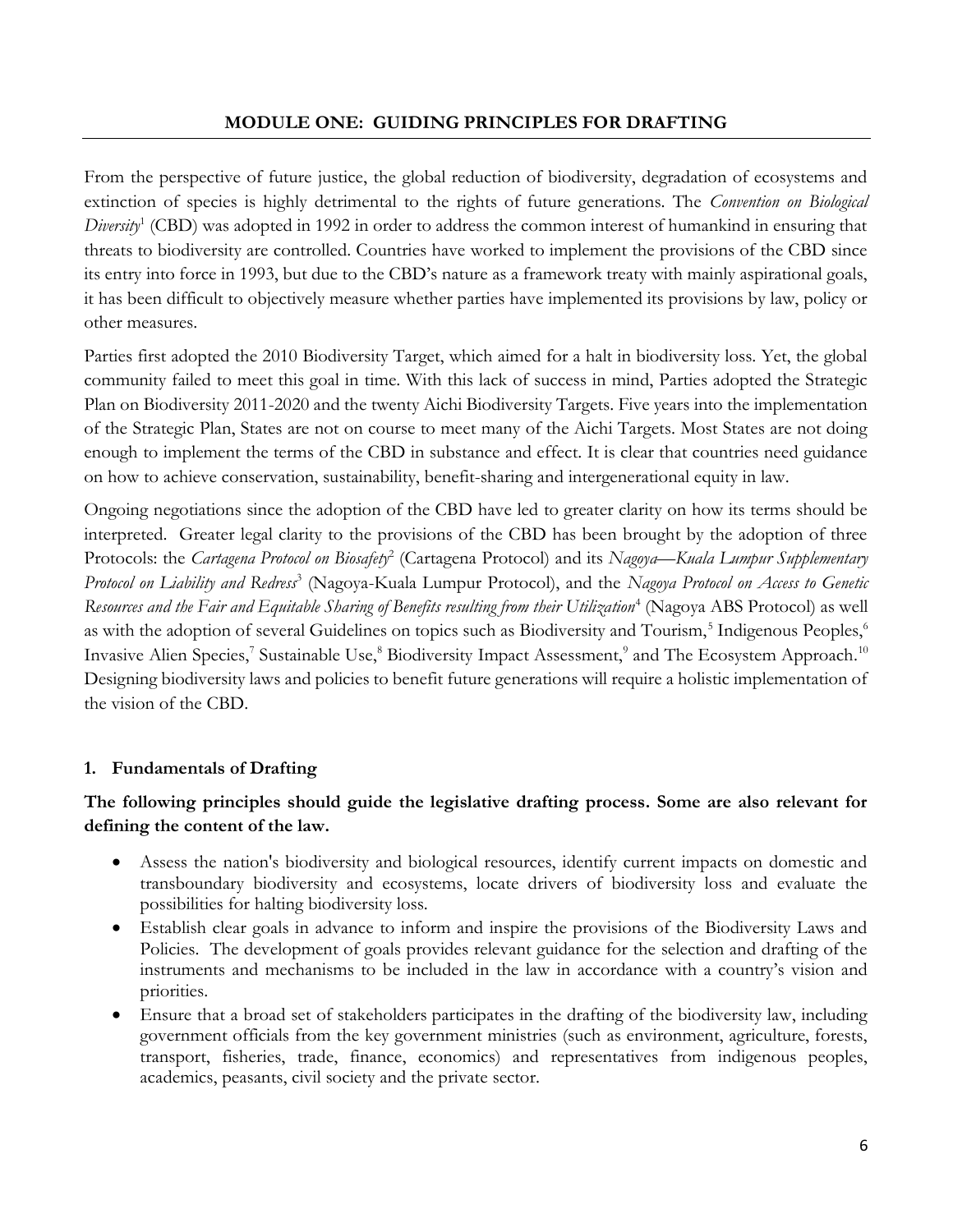- Identify certain domestic policy areas and laws that might be counterproductive for the biodiversity. Such areas need to be addressed in the law or repealed accordingly through other laws or instruments.
- Identify existing international obligations, including any relevant CBD decisions and guidelines, and existing domestic laws and policies in place relating to biodiversity. A specific legal analysis of the issues to be addressed in the biodiversity law vis à vis the rest of the existing legal framework is a common feature in designing good laws and policies, including through the identification of loopholes and areas where enabling clauses are needed to allow future development of regulations and policies. International conventions relevant for biodiversity conservation and sustainable use include: Ramsar; CMS; UNCCD; UNFCCC; CITES; World Heritage Convention; UNCLOS; ILO Convention 169; and any relevant regional or bilateral environmental instruments.

# 2. Substantive Legal Aspects

#### In addition to the procedural aspects, the following substantive issues should be assessed and considered for inclusion

- Establish strong governance over components of biological diversity with national, regional and local biodiversity commissions/units with participatory, transparent, and accountable decision-making.
- Integrate biodiversity into all policies and actions and including linkages to other policies, such as those concerning climate change, forestry, land use, agriculture and marine management policies.
- Establish balance and linkages between measures undertaken to fulfil CBD objectives on conservation, sustainable use and access and benefit sharing arising out of the utilization of genetic resources.
- Implement all the relevant biodiversity related obligations (International Treaty on Plant Genetic Resources for Food and Agriculture, Ramsar, CITES, etc.) in a synergistic manner, including by obtaining appropriate information on relevant COP decisions and other developments.
- Ensure comprehensiveness of the biodiversity law (content and scope cover most of the relevant CBD provisions), taking into consideration the existent legal framework governing biodiversity.
- Outline the roles and responsibilities of all relevant stakeholders, including government, business and citizens, in halting and reverting biodiversity loss in the interest of current and future generations.
- Establish *in-situ* and *ex-situ* biodiversity conservation measures, including protected area management and ecosystems protection.
- Create schemes that enable, integrate and reward the sustainable use of biodiversity, such as payment for ecosystem services.
- Develop an appropriate set of instruments to monitor compliance with the general objectives, addressing key topics such as invasive species.
- Protect, promote and ensure fair and equitable benefit sharing from the use of traditional knowledge, innovations and practices pertaining to biodiversity.
- Recognize the role of indigenous peoples and local communities in biodiversity management and conservation.
- Include the following interpretive principles for statutory interpretation and implementation:
	- 1. Precautionary Principle: If there is a risk of serious or irreversible damage to biodiversity, lack of knowledge shall not be used as a reason for postponing or not introducing management measures.
	- 2. Ecosystem approach: Any pressure on an ecosystem shall be assessed on the basis of the cumulative environmental effects on ecosystems now and in the future.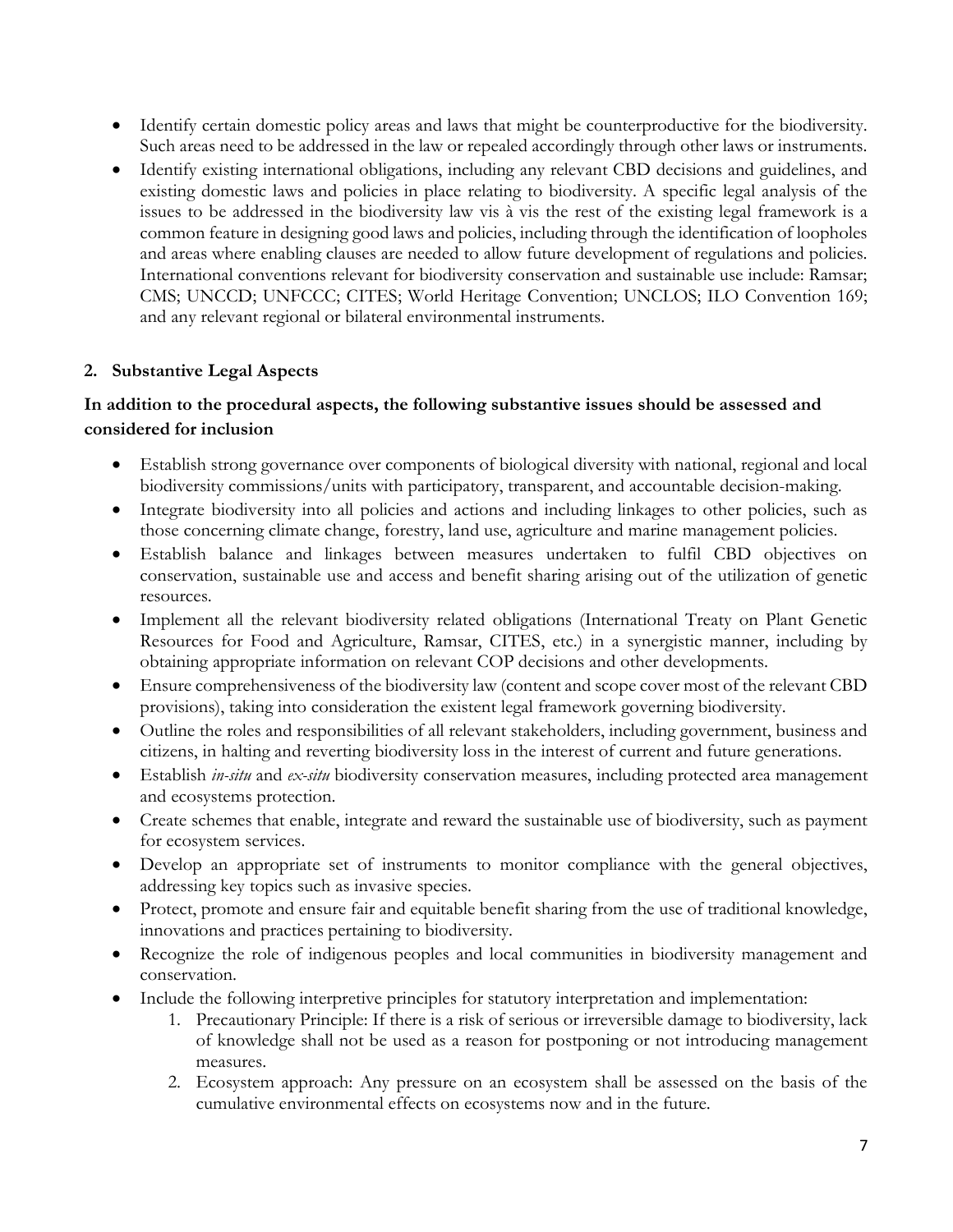- 3. Preventive approach: Preventing harm by limiting activities like the use of chemicals and alien invasive species to prevent deleterious effects to biodiversity.
- Implement an access and benefit-sharing regime meeting, at minimum, the terms of the Nagoya ABS Protocol.
- Establish safeguards to protect biodiversity from the risks of genetically modified organisms, respecting the provisions of the Cartagena Protocol on Biosafety and the Nagoya—Kuala Lumpur Supplementary Protocol on Liability and Redress.
- Develop mechanisms to provide for awareness raising, education, incentives and technology transfer, such as public awareness raising and education and training programmes in schools and universities to increase knowledge, valorization, skills and experience necessary to address biodiversity challenges.
- Create mechanisms for public participation and access to justice in the development and implementation of the biodiversity law, including instruments to provide feedback from the different stakeholders.
- Include information mechanisms, including research measures need to be included to ensure timely and up to date information on the state and trends of biodiversity in co-ordination with international and regional bodies to adjust to new challenges and inform the public

# 3. Additional Tools for Implementation, Monitoring and Revision

# The following substantive tools should be considered in order to promote the appropriate implementation, monitoring, and revision of the law.

- Create innovative financing mechanisms that are integrated laws or policies to ensure the effective long term implementation of the law and CBD objectives. These mechanisms can serve the following strategic objectives:
	- 1. Promoting payment for ecosystem services;
	- 2. Undertaking environmental fiscal reforms including innovative taxation models and fiscal incentives;
	- 3. Exploring opportunities presented by promising innovative financial mechanisms such as markets for green products, business-biodiversity partnerships and new forms of charity markets for green products, business-biodiversity partnerships and new forms of charity;
	- 4. Integrating biodiversity and ecosystem services into the development of new and innovative types of international development finance, taking into account the costs of conservation.<sup>11</sup>
- Establish strong legal measures and an appropriate institutional structure with the power to oversee the implementation of the Law. Sanctions and penalties should be created for non-compliance because strong governance can ensure the sustainable use of biological diversity.
- Ensure the participation of a broad set of stakeholders in implementation, monitoring and revision of the biodiversity law, including government officials from key government ministries and representatives from indigenous, academic, peasant, civil and private sectors.
- Create a review or update process for the law or policy and collect information on progress in implementation of the law and the status of biodiversity.
- Develop targets in line with the five goals of the Strategic Plan for Biodiversity 2011-2020 and its 20 Aichi Biodiversity Targets agreed upon at COP 10 to the CBD.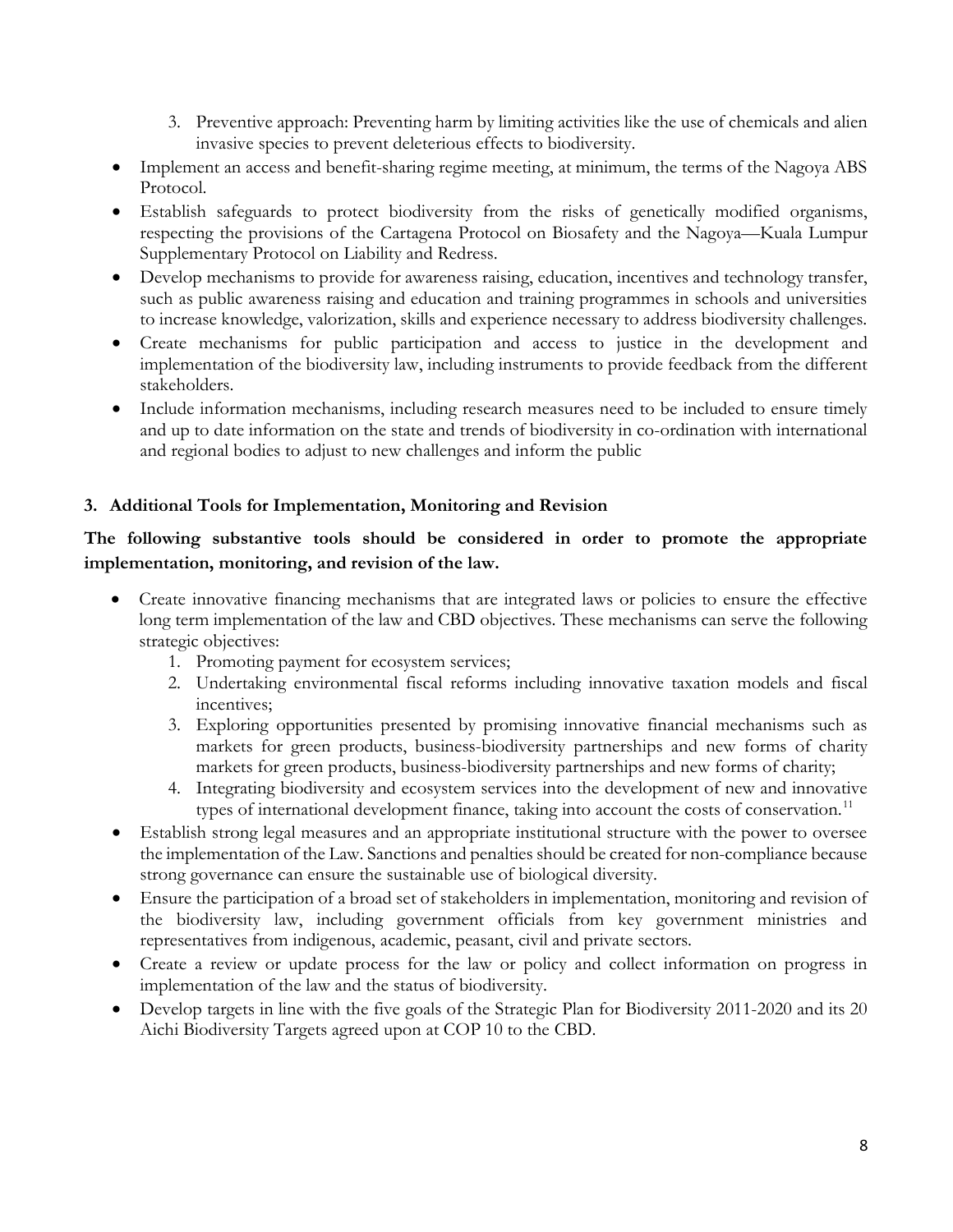#### MODULE TWO: USE OF SUSTAINABLE DEVELOPMENT LAW PRINCIPLES

Seven sustainable development law principles can be distilled from the international processes on sustainable development and the hundreds of international treaties signed in the past 40 years.<sup>12</sup> Those tasked with drafting laws or policies should use them as a guide to ensure that the needs of future generations are taken into account.<sup>13</sup> They help focus attention on optimal sustainable development objectives and outcomes of the law or policy, as well as on governance structures and processes to ensure effective implementation.<sup>14</sup>

The 70<sup>th</sup> Conference of the International Law Association elaborated these seven principles in the "Declaration of Principles of International Law Relating to Sustainable Development" (the ILA Principles) in 2002 as a definitive tool to inform the formulation of law and policy. The ILA Principles provide the most current benchmark of important principles of international law on sustainable development. The principles, many of which were present in the Brundtland Report (1987) and the 1992 Rio Declaration, are the central principles of most international treaties related to sustainable development. They were adopted by decision makers at the 2002 World Summit on Sustainable Development (WSSD) and provide a valuable compilation of principles against which laws and policies on biodiversity can be assessed. They are shown in the following diagram<sup>15</sup> and are discussed in greater length below.



The seven principle methodology assists in crafting policies and laws that show a truly integrated approach to sustainability, foster respectful co-operation, equitable participation, and fair sharing of resources and benefits of economic, scientific and technological progress. This is particularly appropriate given that the ILA Principles are consistent with the 2002 Johannesburg Plan of Implementation of the World Summit on Sustainable Development. The Principles help to focus decision makers' attention on expected outcomes as well as on governance structures and processes conducive to their effective implementation.16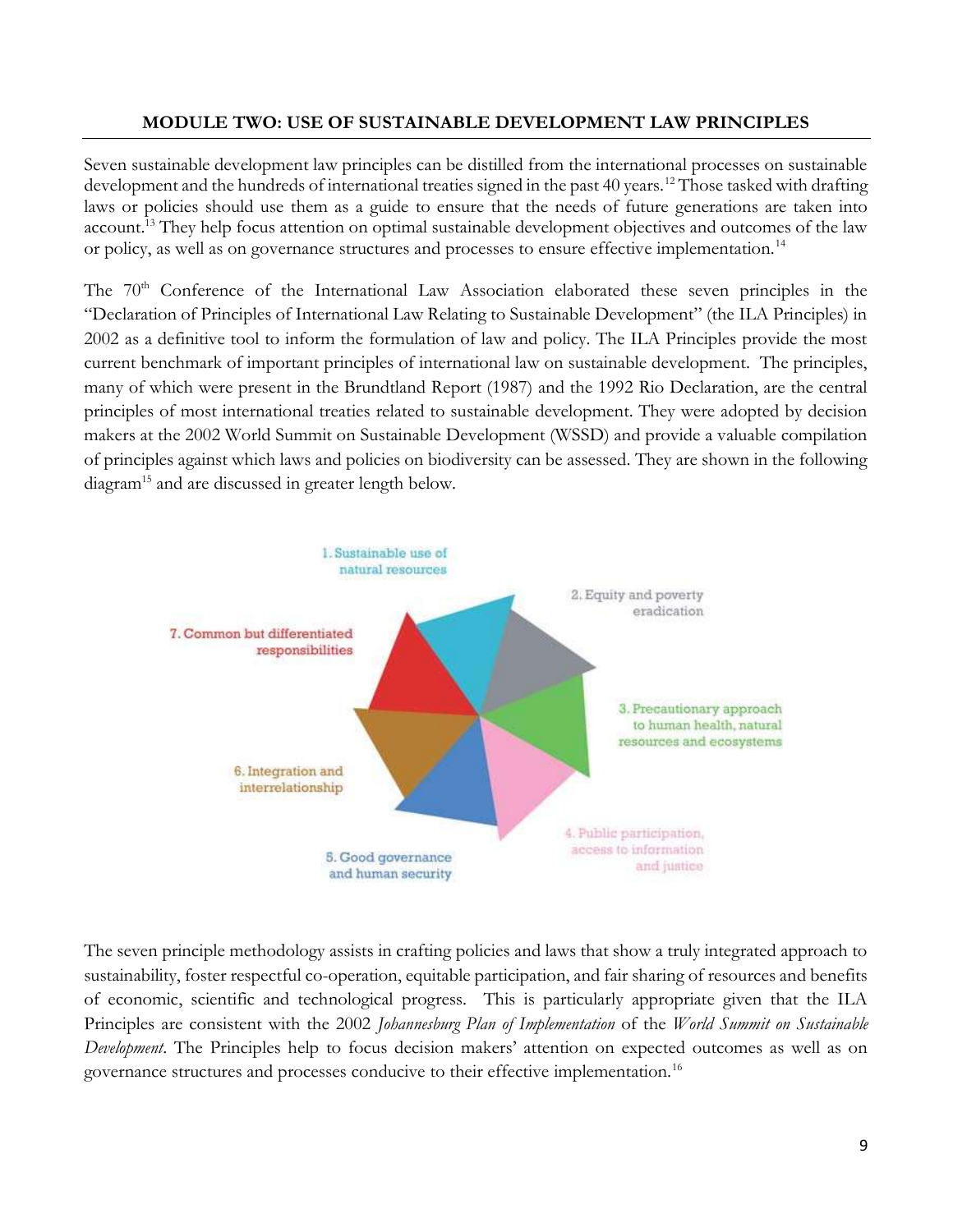#### 1. Sustainable use of natural resources

Countries have the duty to sustainably use their natural resources, particularly when those resources span national boundaries. This stems from their sovereign right to manage their own natural resources, and their responsibility to ensure that activities within their jurisdiction or control do not cause significant environmental damage elsewhere. The sustainable use of natural resources should contribute to the development of peoples, with particular regard for indigenous peoples, and to nature conservation and environmental protection.<sup>17</sup>

This duty is reflected in the CBD and is elevated in importance because biodiversity is a common concern of humankind and underlies the planet's life support systems. States are responsible for conserving their biodiversity and using their biological resources in a sustainable manner. Parties are required under Article 6 to take two general measures that relate to sustainable use:

- a) Develop national strategies, plans or programmes for the conservation and sustainable use of biological diversity or adapt existing strategies, plans or programmes that reflect relevant measures set out in the CBD
- b) Integrate, as far as possible and as appropriate, the conservation and sustainable use of biological diversity into relevant sectoral or cross-sectoral plans, programmes and policies

Furthermore, Article 10 requires Parties to take five specific measures to support the sustainable use of components of biological diversity:

- a) integrate consideration of the conservation and sustainable use of biological resources into national decision-making
- b) adopt measures relating to the use of biological resources to avoid or minimize adverse impacts on biological diversity
- c) protect and encourage customary use of biological resources in accordance with traditional cultural practices that are compatible with conservation or sustainable use requirements
- d) support local populations to develop and implement remedial action in degraded areas where biological diversity has been reduced
- e) encourage co-operation between its governmental authorities and its private sector in developing methods for sustainable use of biological resources

# 2. Equity and poverty eradication

The principle of inter-generational and intra-generational equity is central to the attainment of Future Justice and sustainable development. While the present generation has a right to use and enjoy the resources of the Earth, it is also under an obligation to take into account the long-term impact of its activities and to sustain the resource base and the global environment for the benefit – in its broadest meaning – of future generations. The right to development must be implemented so as to meet developmental and environmental needs of present and future generations in a sustainable and equitable manner. This includes exercising the duty to cooperate for the eradication of poverty, as well as the duty to co-operate for global sustainable development and the attainment of equity in the development opportunities of developed and developing countries.<sup>18</sup>

#### 3. Precautionary approach to health, natural resources and ecosystems

The precautionary approach to human health, natural resources and ecosystems requires that where there are threats of serious or irreversible damage, lack of full scientific certainty is not used as a reason for postponing cost-effective preventative measures. This requires States, international organizations and non-governmental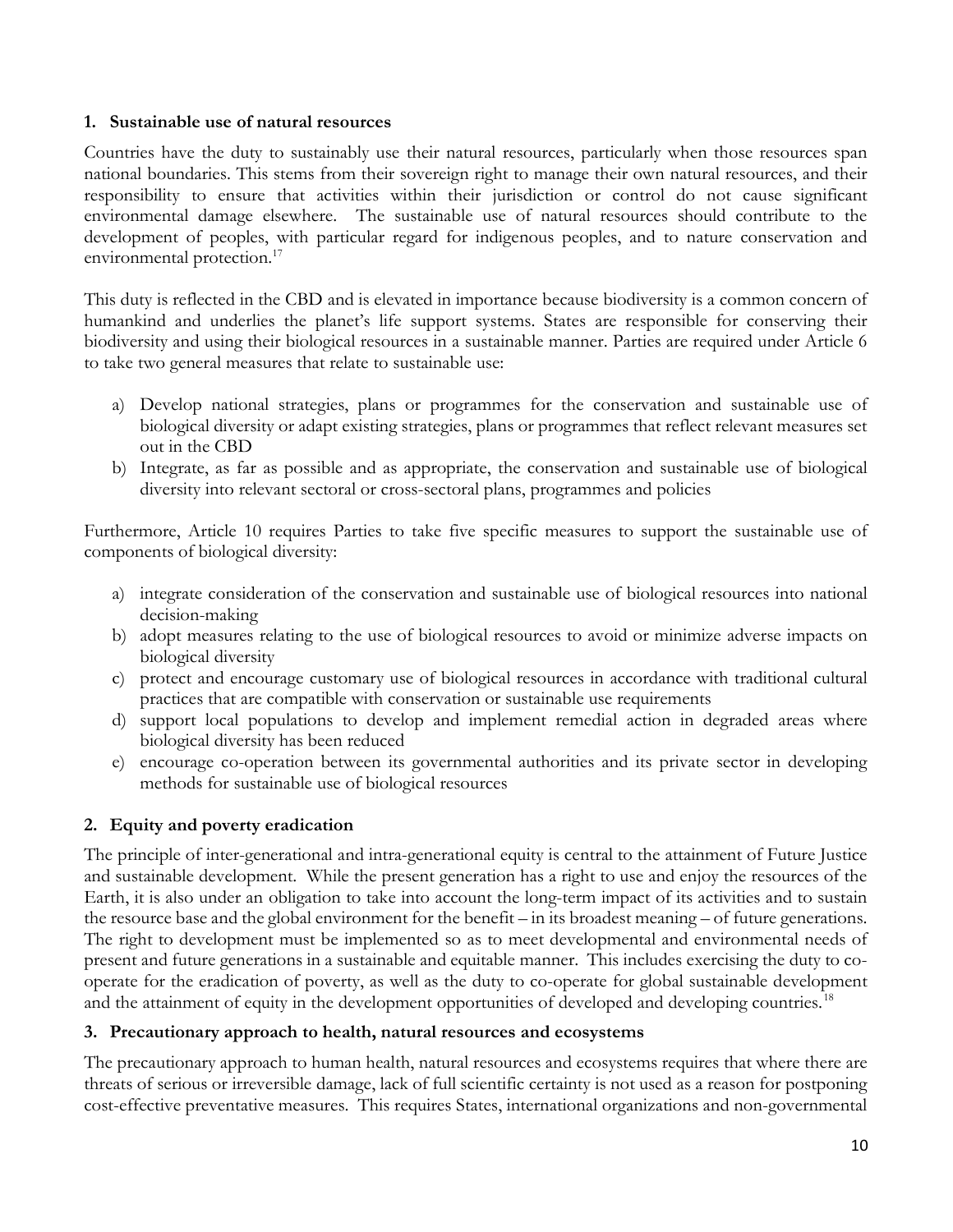actors, in situations of scientific uncertainty, to avoid activities that may cause significant harm. It includes ensuring accountability for harm caused, planning based on clear criteria and well-defined goals, consideration of all possible means to achieve an objective when completing an environmental impact assessment, and establishing an appropriate burden of proof on the proponent of activities which may cause serious long-term or irreversible harm. Decision-making processes should always endorse a precautionary approach to risk management and the adoption of appropriate precautionary measures in particular. Precautionary measures should be based on up-to-date and independent scientific judgment and be transparent. The CBD adopts a precautionary approach to biodiversity through biosafety, EIA, and national planning.

#### 4. Public participation, access to information and justice

Public participation and access to information and justice require states to ensure that individuals have access to appropriate, comprehensive and timely information concerning sustainable development that is held by public authorities and the opportunity to participate in decision-making processes as well as effective access to judicial and administrative proceedings, including redress and remedy. It is a basic condition for responsive, transparent and accountable governments, the active engagement of civil society organizations ensuring the vital role that women have in sustainable development. Public participation is based on the effective protection of the human right to hold and express opinions and to seek, receive and impart ideas. This is dependent upon access to appropriate, comprehensible and timely information held by governments and industrial concerns on economic and social policies regarding the sustainable use of natural resources and the protection of the environment, access that does not impose undue financial burdens upon the applicants and that gives due consideration for privacy and adequate protection of business confidentiality. Empowerment depends on access to effective judicial or administrative procedures to challenge measure and claim compensation and includes non-discriminatory access for those in other countries that are affected by transboundary harm.

#### 5. Good governance and human security

The principle of good governance commits States and international organizations to adopt democratic and transparent decision-making procedures and financial accountability, to take effective measures to combat official or other corruption, to respect the principle of due process in their procedures, and to observe the rule of law and human rights. Civil society and non-governmental organizations also have a right to good governance by States and international organizations, while non-state actors should be subject to internal democratic governance and to effective accountability. Furthermore, good governance requires full respect for the principles of the Rio Declaration, the full participation of women in all levels of decision-making and corporate social responsibility and socially responsible investments for a fair distribution of wealth among and within communities.

#### 6. Integration and interrelationship

The principle of integration and interrelationship provides the context for international law on sustainable development by emphasizing the interdependence between economic development, social and human rights, and environmental priorities in international law. The Rio Declaration on Environment and Development states that "[i]n order to achieve sustainable development, environmental protection shall constitute an integral part of the development process and cannot be considered in isolation from it." The 2002 Johannesburg World Summit on Sustainable Development overtly recognized that human rights and social development priorities also constitute an integral part of this balance. To respect this principle, States may seek to resolve overlaps or perceived conflicts between economic, social and environmental concerns either through the activation of existing institutions or the establishment of new ones that can balance the competing goals. It is essential that sustainable development be implemented at all sectors of society and governance.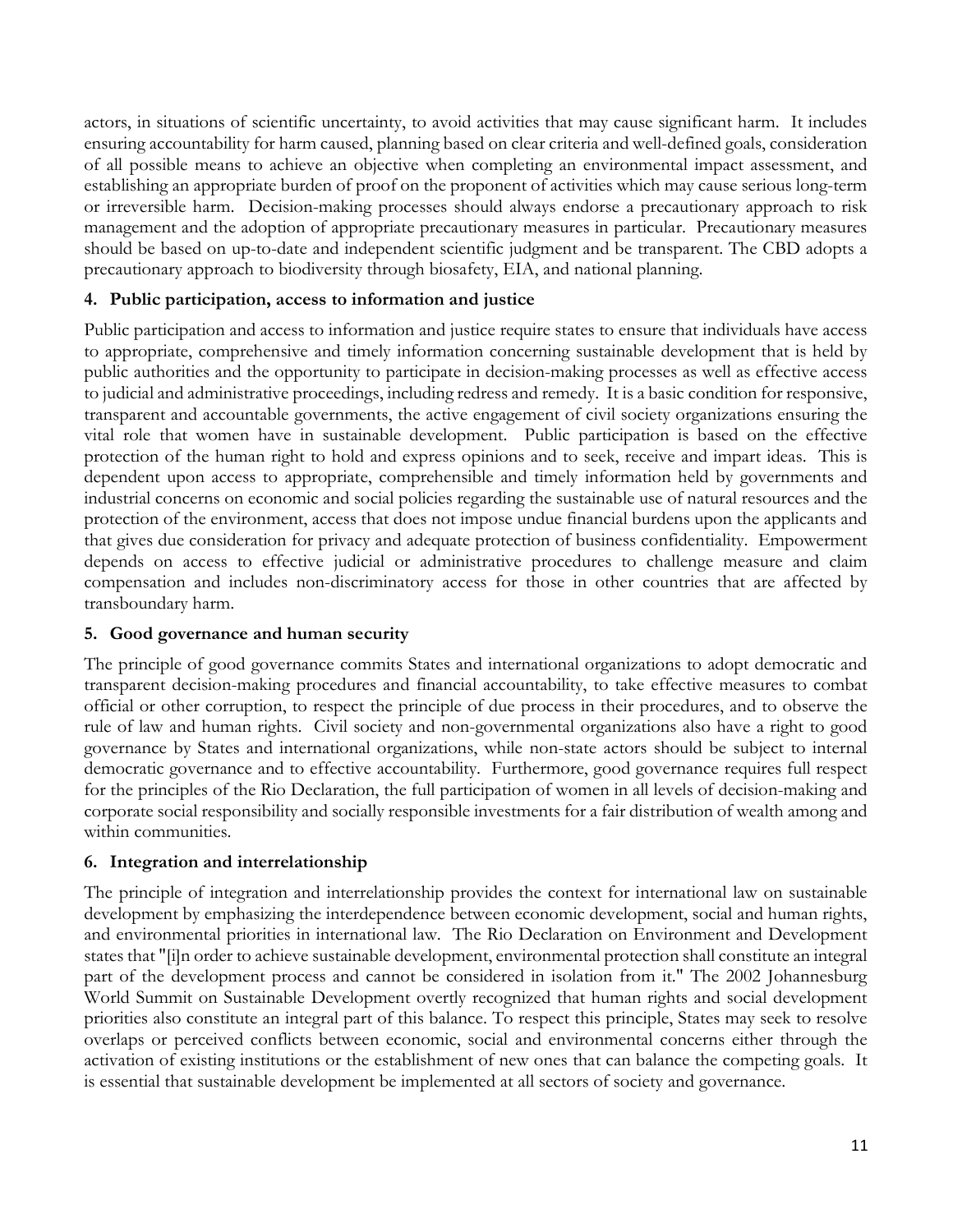#### 7. Common but differentiated responsibilities

The principle of common but differentiated responsibilities (CBDR) is a manifestation of general principles of equity. States and other relevant actors have a common responsibility for the achievement of global sustainable development and protection of the environment, but each stakeholder's differing circumstances must be taken into account when examining their contribution towards those goals. All States are under a duty to co-operate in the achievement of global sustainable development and the protection of the environment; and international organizations, corporations (including in particular transnational corporations), non-governmental organizations and civil society should also be a part of this global partnership. Corporations owe responsibilities pursuant to the polluter-pays principle. Differentiation of responsibilities must also take into account the economic and developmental situation of the State, in recognition of the special needs and interests of developing countries and of countries with economies in transition, particularly least developed countries and those affected adversely by environmental, social and developmental considerations. Developed countries bear a special burden of responsibility in reducing and eliminating unsustainable patterns of production and consumption and in contributing to capacity-building in developing countries, and should play a leading role and assume primary responsibility in matters of relevance to sustainable development.

The CBD recognizes CBDR in the preamble and operative text. In the preamble, the Parties acknowledge that special provision is required to meet the needs of developing countries, including the provision of new and additional financial resources and appropriate access to relevant technologies, and note the special conditions of the least developed countries and small island States in this regard. Further, the Parties also recognize that economic and social development and poverty eradication are the first and overriding priorities of developing countries. Key provisions of the CBD are tempered by language recognizing various limitations, such as "in accordance with its particular conditions and capabilities" (Article 6) and "as far as possible and as appropriate" (inter alia Articles 7, 8, 9, 10, 11). Furthermore, the CBD recognizes differentiated responsibilities on research and training (Article 12), access to and transfer of technology (Article 16), and the handling of biotechnology and distribution of its benefits (Article 19). Lastly, the CBD prescribes differentiated provision and use of financial resources (Article 20) and the financial mechanism (Article 21).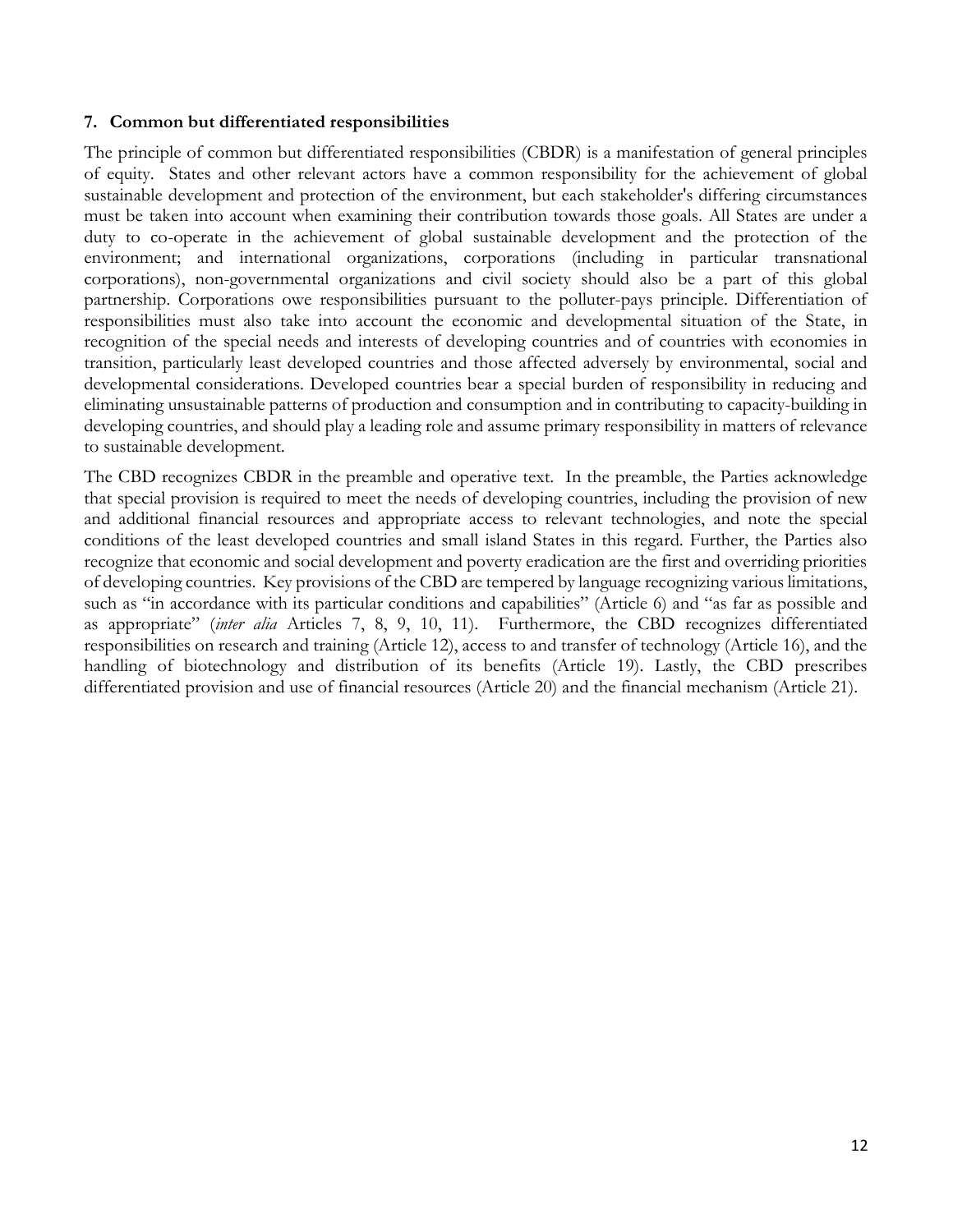# CHECKLIST FOR DECISIONMAKERS

| Sustainable Use of<br><b>Natural Resources</b>                                     | Does the law/policy help to ensure that the Earth's scarce resources will be used in a<br>more sustainable way?<br>Does it help to address a common concern of humankind (e.g. biodiversity)?<br>Does it respect natural areas, artefacts and traditional knowledge, all of which are the<br>common heritage of humankind?                                                                                                                                                                                                                                                                          |
|------------------------------------------------------------------------------------|-----------------------------------------------------------------------------------------------------------------------------------------------------------------------------------------------------------------------------------------------------------------------------------------------------------------------------------------------------------------------------------------------------------------------------------------------------------------------------------------------------------------------------------------------------------------------------------------------------|
| <b>Equity and Poverty</b><br>Eradication                                           | Does the law/policy help to address pressing poverty and human rights challenges?<br>Does it demonstrate respect among generations by including provisions that take<br>into account the needs and aspirations of future generations of life?<br>Does it promote respect within the present generation of life, by promoting social<br>justice, equity for all peoples, an end to gender discrimination, respect for the rights<br>of indigenous peoples and local communities, eradication of poverty and less<br>discrimination among species?                                                    |
| Precautionary<br>Approach to Health,<br><b>Natural Resources</b><br>and Ecosystems | Does the law/policy promote prevention and precaution in the face of scientific<br>$\bullet$<br>uncertainty about a threat of serious or irreversible harm?<br>Does it place the burden of proof for demonstrating that a project or activity is safe,<br>or that risks are reasonable, on the proponent of the venture?<br>Where there is insufficient scientific evidence, does it ensure that those most<br>affected by a project can set the acceptable level of risk or threat?                                                                                                                |
| Public Participation,<br>Access to<br>Information and<br>Justice                   | Does the law/policy provide for public consultation and genuine engagement, in<br>$\bullet$<br>both its design and implementation?<br>Does it specifically provide for transparency and access to information for<br>concerned citizens, local communities, and others who might be affected?<br>Does it provide avenues for appeal and redress for citizens, communities and others?<br>$\bullet$                                                                                                                                                                                                  |
| <b>Good Governance</b><br>and Human Security                                       | Does the law/policy establish adequate institutions to ensure transparent, prompt,<br>٠<br>effective and fair implementation of its provisions?<br>Does it promote peaceful resolution of conflict, and help to ensure that human<br>beings are able to live in freedom from fear, and freedom from want?<br>Does the law/policy include provisions to ensure that its intentions are not thwarted<br>by corruption, bribery or unethical conduct, and provide appropriate penalties for<br>abuse of rights or for misimplementation?                                                               |
| Integration and<br>Interrelationship                                               | Does the law/policy integrate social justice and environmental protection into<br>$\bullet$<br>economic development plans and projects?<br>Does it ensure that development decision-making takes environmental and social<br>impacts into account, providing for mitigation, modification or cancellation if<br>necessary?<br>Does it provide or enhance benefits for the environment, and the society?                                                                                                                                                                                             |
| Common but<br>differentiated<br>responsibilities                                   | Does the law/policy take into account historical and other inequalities, including<br>$\bullet$<br>who has benefited from past activities and policies, when imposing obligations, and<br>provide avenues to redress such inequalities where possible?<br>Is the law/policy appropriate and well adapted to the society or region's present level<br>of technology, scientific knowledge, human/financial resources, cultural values and<br>traditions?<br>Does the law/policy avoid placing inappropriate burdens on vulnerable groups, or<br>imposing costs on those least equipped to bear them? |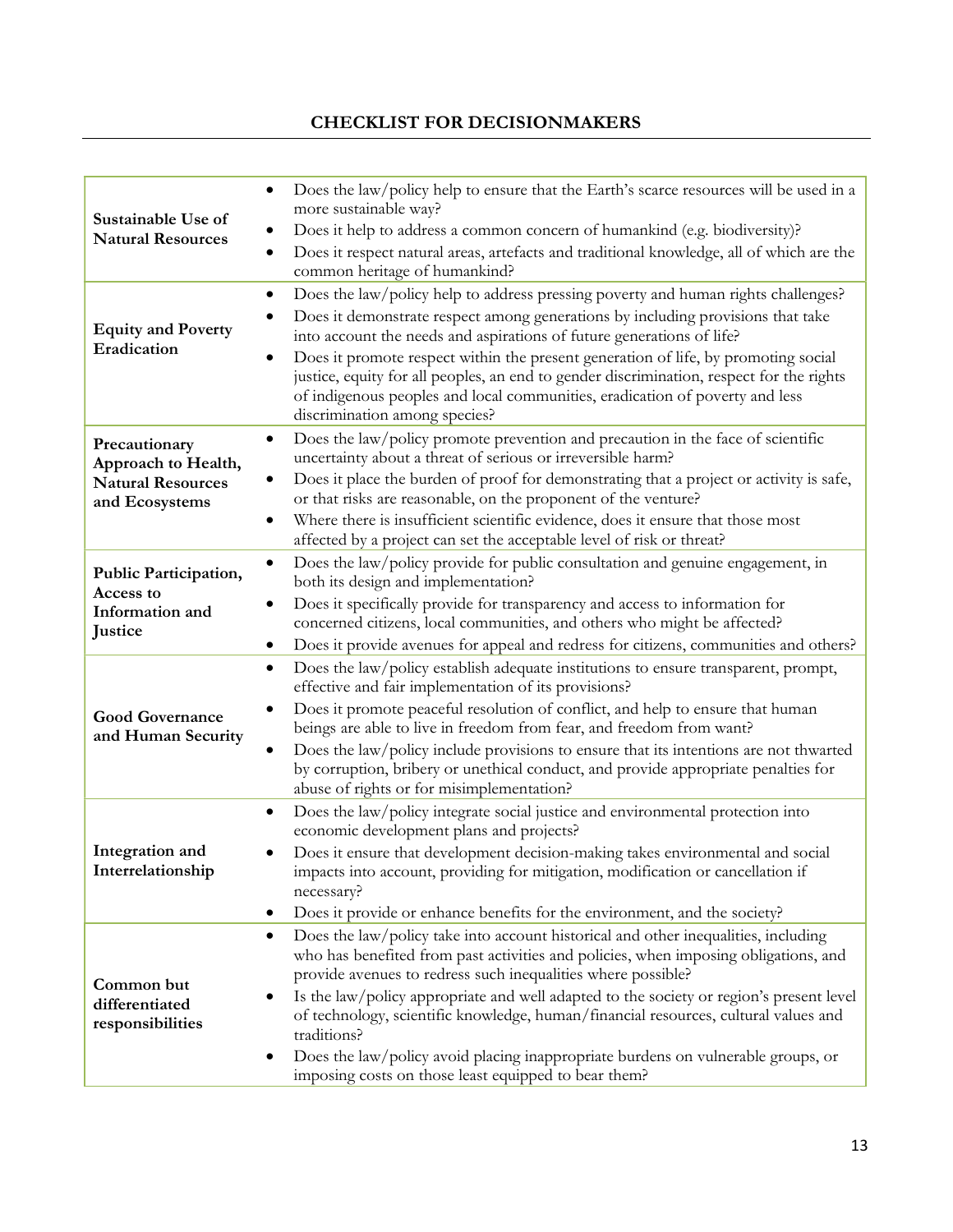#### Costa Rica and Japan: Establishing Clear Legislative Goals, Purposes and Objectives

The Costa Rica Biodiversity Law 1998 creates a legal framework in line with the principles and themes outlined in the CBD, beginning by setting one of its goals as promoting the conservation and sustainable use of biodiversity and ensuring the fair and equitable sharing of benefits derived there from.19 The law aims to respond to this goal in an integrated and interrelated manner. This includes recognizing the inherent value of nature, generally applicable principles of law, objectives, and criteria for applying the law.20 It covers both the concept of tangible elements of biodiversity, as defined by the CBD, and intangible elements such as individual or collective knowledge, innovation and practices. It puts into effect sustainable development principles, like the precautionary principle. Other elements include the expansion of the pre-existing payment for environmental services program.

The *Japanese Basic Act on Biodiversity*<sup>21</sup> was adopted to guide the review of existing laws<sup>22</sup> and aims to promote the conservation and sustainable use of biodiversity, realize a society in harmony with nature, and clarify responsibilities of business, citizens and private bodies in addition to national and local governments. Its key principles are (a) preventive and adaptive approaches; (b) the importance of a long-term viewpoint and (c) the linkage with global warming measures. The Act requires national and regional governments to develop biodiversity strategies. Other elements include the promotion of biodiversity-friendly business activities, prevention of damages from alien species, rational use of biodiversity, maintaining diversity of wildlife species, prevention of damage from alien species, prevention of global warming (by conserving forests, wetlands and grassland to fix CO2), promotion of science and technology, surveys, improvement of public understanding, promotion of Environment Impact Assessment, pertaining to biodiversity at the stage of planning business plans, and ensuring international coordination and promotion of international co-operation.<sup>23</sup>

#### Costa Rica's Biodiversity Law 1998: An Integrated Approach to Meeting the CBD Objectives

Best practices derived from the 2010 Future Policy Award review of the Biodiversity Law include:

- The law's comprehensive nature, which looks at the full implementation of the CBD.
- It addresses most of the relevant provisions of the CBD, and allows officials to develop further regulations and instruments for the implementation of its provisions.
- It provides a balance and link between conservation, sustainable use and fair and equitable sharing of benefits arising from the utilization of genetic and biochemical resources.
- It guarantees equity, protection of rights of indigenous peoples and local communities, and participation in the decision-making process (including the right to participate and over their knowledge)
- There are expanded and progressive interpretations of several CBD provisions (e.g. biochemicals in ABS scope and exotic/invasive species in the biosafety framework).
- Incentives and technology transfer provisions are incorporated.
- A set of guiding principles and objectives for interpretation and implementation is included, including the precautionary approach, conservation, and sustainable use.
- Strong institutions are put in place to secure the conservation, sustainable use of biodiversity as well as the fair and equitable benefit sharing.
- Awareness raising and education have a considerable importance and weight in the design of the law.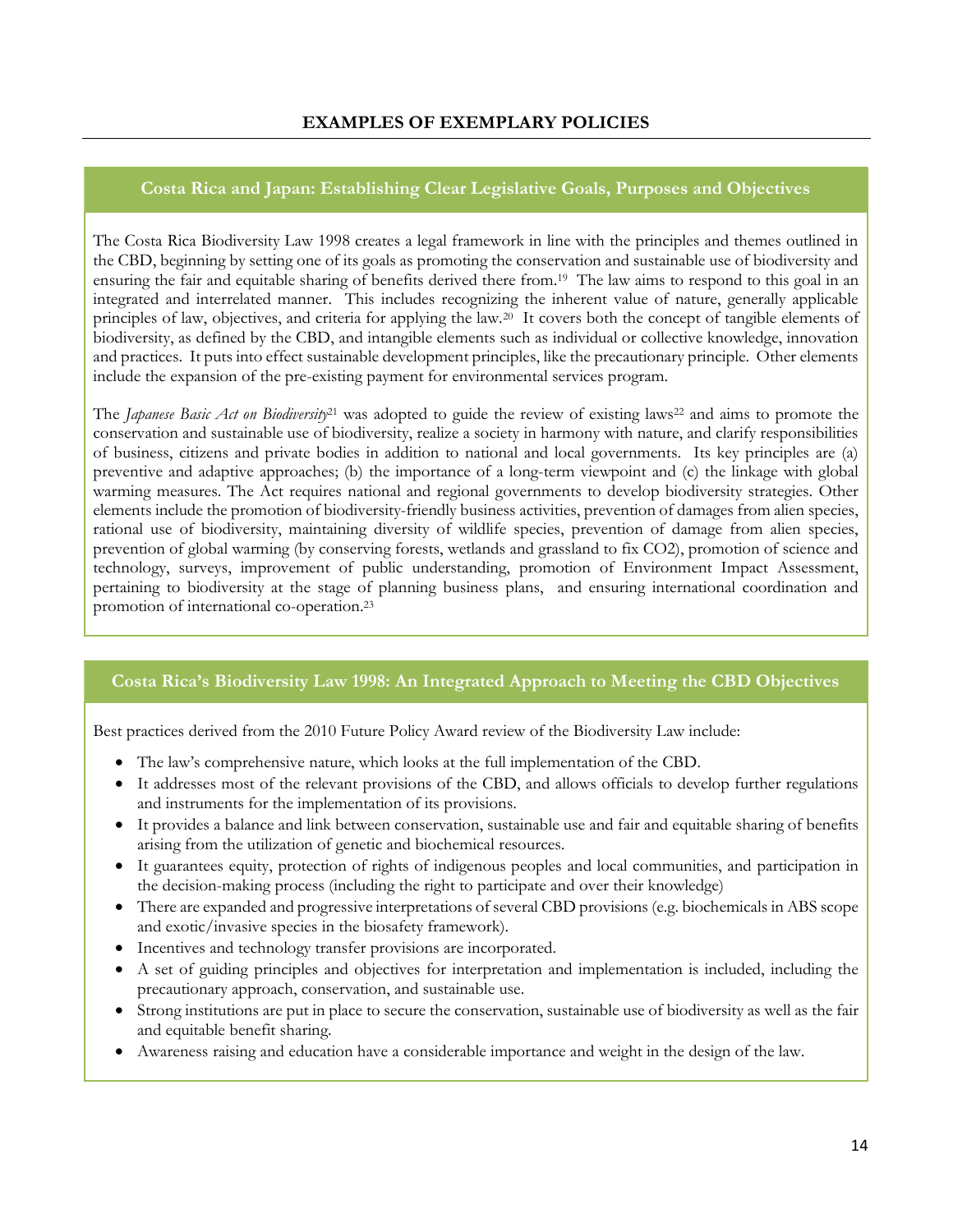#### The South African National Biodiversity Institute

The objectives of South Africa's National Environmental Management: Biodiversity Act, 2004<sup>24</sup> (NEMBA) are the management and conservation of South Africa's biodiversity within the framework of the National Environmental Management Act, 1998 (NEMA), the protection of species and ecosystems that warrant national protection, the sustainable use of indigenous biological resources, the fair and equitable sharing of benefits arising from bioprospecting involving indigenous biological resources, and the establishment and operation of a South African National Biodiversity Institute (SANBI).

SANBI has a number of functions, including the monitoring of biodiversity in South Africa, particularly species listed as threatened, protected, or invasive, as well as the impact of any GMOs released into the environment. It also acts as an advisory and consultative body on biodiversity-related matters to government authorities and other biodiversity stakeholders. SAMBI also manages the National Botanic Gardens of South Africa, and must establish and maintain ex-situ collections of plants in national botanical gardens and in herbaria, and establish collections of animals and micro-organisms in appropriate enclosures.

Additional duties include establishing facilities for horticulture display, environmental education, visitor amenities and research and collecting, generating, processing, coordinating and disseminating information about biodiversity and the sustainable use of indigenous biological resources. This involves establishing databases on biodiversity and its sustainable use as well as promoting research on indigenous biodiversity and the sustainable use of indigenous biological resources. SANBI is also tasked with coordinating programmes for the rehabilitation of ecosystems and the prevention, control or eradication of listed invasive species. Lastly, it must assist the Minister of Environmental Affairs in exercising legislated powers pertaining to biodiversity, including advice on listed ecosystems, implementation of the Act and any international agreements, identification of bioregions and the contents of any bioregional plans, management and conservation of biological diversity, sustainable use of indigenous biological resources, and management of, and development in, national protected areas.

#### Norway: integrating biodiversity considerations into the decision-making process.

The Nature Diversity Act lays out a broad framework for sustainable, participatory and precautionary management of biodiversity. It promotes the principle of "integration and interrelationship" by connecting the protection of diversity with support for human well-being and recognizing the importance of historical and cultural landscapes in the preservation of diversity. This includes a variety of instruments including provisions on nature protection and sustainable use of diversity, such as Priority Species and Selected Habitat Types. These instruments reflect that nature is constantly changing, allowing the NDA's administrators to use tools beyond rigid nature conservation (i.e. protected areas) to protect biodiversity.

The Act enables the authorities to give clear signals on which species and habitat types are most important to safeguard, among other things through the provisions relating to knowledge-based management. The Act improves coordination of efforts to safeguard biological, geological and landscape diversity, since sectors that put pressure on or utilize natural resources will be required to give weight to objectives and principles (e.g. the precautionary principle, assessment of cumulative environmental effects and the user-pays principle) and rules on selected habitat types in their management activities. The procedural rule in Chapter II section 7 stating that "decisions shall state how the principles have been applied in an assessment" makes the application of the principles in public decision-making transparent and in effect making it possible to control and check the development in each sector. Failure to comply with this duty can lead to the invalidation of the decision if there is reason to believe that the failure to comply has influenced the decision.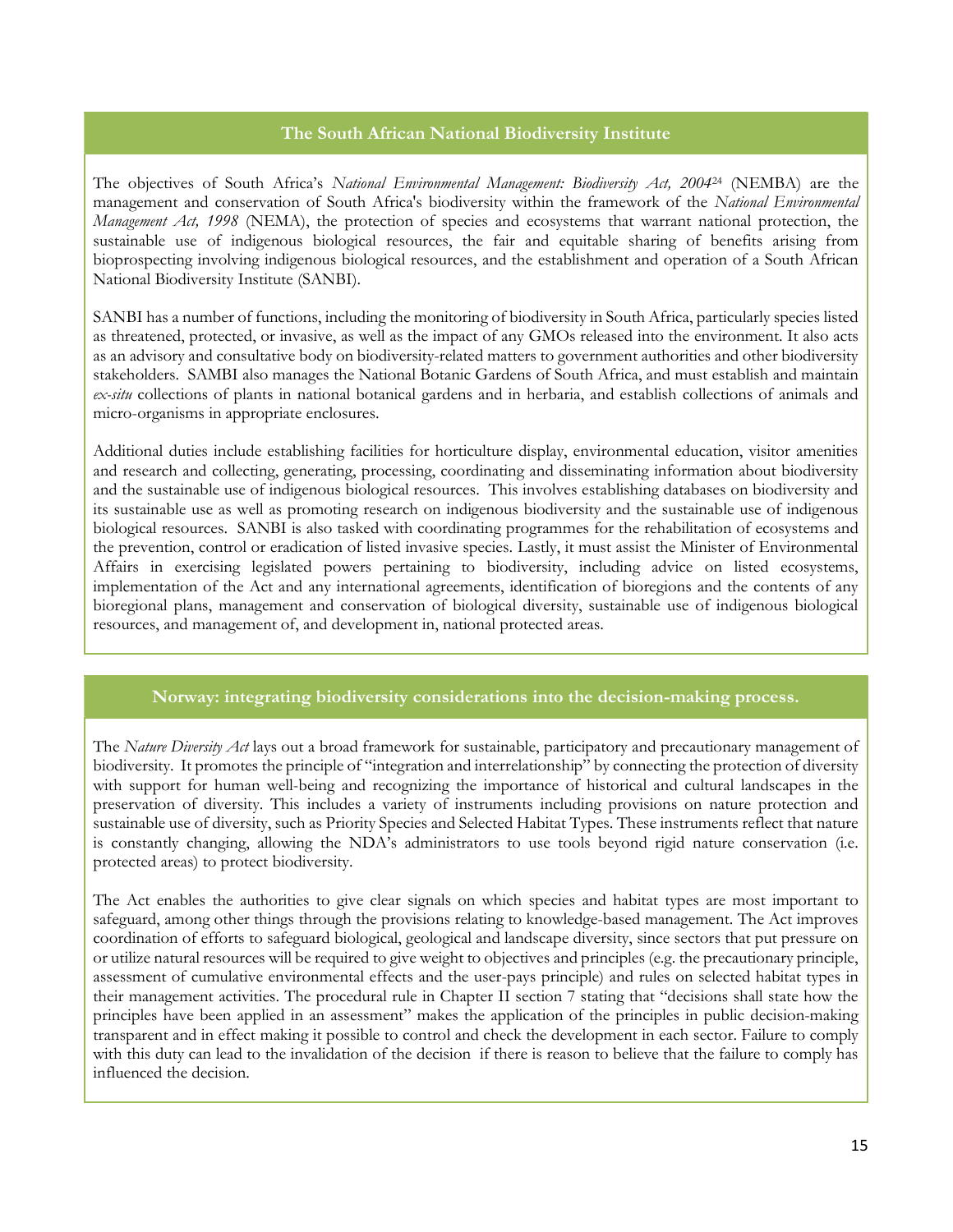#### Norway and Japan: Comprehensive Approaches to Biodiversity Regulation

The Act relating to the management of biological, geological and landscape diversity (Nature Diversity Act)<sup>25</sup> (NDA) of 2009 is the primary legislation for protecting biodiversity in Norway and is meant to implement the Convention on Biological Diversity in a holistic way. Its established purpose is "to protect biological, geological and landscape diversity and ecological processes through conservation and sustainable use, and in such a way that the environment provides a basis for human activity, culture, health and well-being, now and in the future, including a basis for Sami culture".<sup>26</sup> This is a very comprehensive goal and exposes the main driving factors behind the law.

The NDA has more precise definitions than the CBD. It defines 'biological diversity' broadly as "ecosystem and species variability and intra-species genetic variability, and the ecological relationships between ecosystem components" and defines 'biological, geological and landscape diversity' in an exclusive manner: "all diversity that is not largely a result of human interference".27 It also defines a 'habitat type' as a homogeneous environment including all plant and animal life and environmental factors that operate there, or special types of natural features such as ponds, habitat islands, and special types of geological features<sup>28</sup> and an 'area with specific ecological functions' as one that fulfils an ecological function for a species, such as a spawning, nursery or larval drift area, migration route, feeding, moulting or overnighting area, display ground or mating area, breeding area, overwintering area or habitat, the delimitation of which may change over time.<sup>29</sup>

The Japanese Basic Act on Biodiversity is unique for a number of reasons. First, it overrides all other inconsistent legislation and thus mainstreams biodiversity into all other policies. It adopts a primarily preventive approach (prevention of chemical pollution, alien species, global warming) and a long-term viewpoint. It implements the concept of Satoyama, or sustaining and restoring bio-cultural landscapes that exemplify the ideal of living fruitfully in harmony with nature. The respective responsibilities of national and local businesses, citizens, and private bodies are clear. The law integrates local efforts with those occurring through national and regional biodiversity strategies. It promotes Environmental Impact Assessments on biodiversity and promotes international co-operation and coordination. Japan's approach to biosafety is also exemplary in that it implements the Cartagena Protocol in a holistic manner rather than by trying to adapt other laws to try and comply with its terms.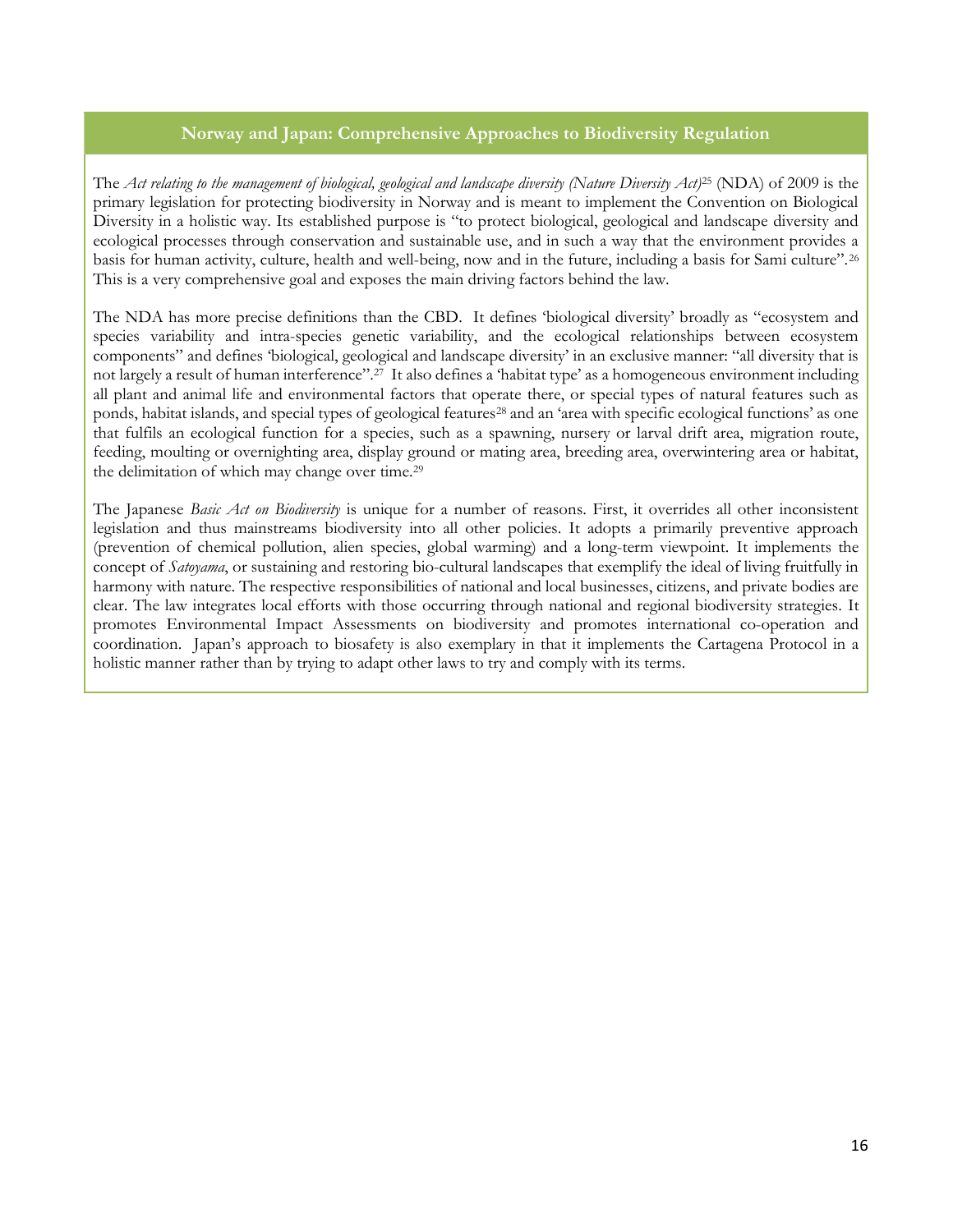Designing future just and sustainable laws on biodiversity is possible and necessary and can be simplified through the application of principles of international law on sustainable development and best practices derived from national experiences with implementation. To simplify the task of creating legislation that protects the environment, the rights of future generations and pursues sustainability, a checklist for decision makers is provided above.

The objective of this paper is to assist countries in implementing these terms in a holistic and future just manner by laying out guiding principles and key features, as well as by highlighting exemplary cases of implementation.

The authors identified key aspects of a future just biodiversity law in module one above. These were distilled from their experience in the field of biodiversity law, the above country case studies and the application of principles of international law on sustainable development. For those countries looking to prepare new legislation or revise existing legislation, the following were identified as fundamental: assessment of biodiversity and biological resources, including identifying impacts on biodiversity and ecosystems, drivers of biodiversity loss and possibilities for halting the loss of biodiversity; establishing clear goals in advance to inform and inspire the provisions of laws and policies on biodiversity, thus providing guidance for the selection and drafting of instruments and mechanisms; ensuring that all relevant stakeholders are involved, including those from key government ministries, civil society and indigenous and local communities; identifying policy areas and laws that negatively affect biodiversity; identifying existing international obligations, including relevant COP decisions, as well as existing laws and policies on biodiversity; and undertaking a legal analysis of issues in light of the existing legal framework.

The substantive aspects of a future just biodiversity law should include: establishing strong governance over the components of biodiversity; integrating biodiversity into all policies and actions and establishing linkages between policies; establishing balance between measures undertaken to fulfil the three CBD objectives; implementing all relevant biodiversity related obligations in a synergistic manner; ensuring the comprehensiveness of the law; outlining the roles and responsibilities of all relevant stakeholders; recognizing the key role of indigenous peoples and local communities; establishing both *in-situ* and ex-situ conservation measures; creating incentive schemes for the sustainable use of biodiversity and ecosystems; developing instruments to monitor compliance; protecting, promoting and ensuring the sharing of benefits relating to the use of traditional knowledge, innovations and practices; including the precautionary principle, ecosystem approach and preventive approach as interpretive principles; implementing an ABS regime that meets the terms of the Nagoya Protocol and UN Declaration on the Rights of Indigenous Peoples; establishing safeguards to protect biodiversity from the risks posed by genetically modified organisms in accordance with the Cartagena Protocol and Nagoya-Kuala Lumpur Supplementary Protocol; developing mechanisms for awareness raising, education, incentives and technology transfer; creating mechanisms for public participation and access to justice; and including information mechanisms in co-ordination with international and regional bodies to adjust to new challenges and inform decision-makers and the public.

Lastly, tools must be put in place to ensure the implementation, monitoring and revision of the law when necessary. The tools identified include: creating innovative financing mechanisms to ensure the long-term success of the law and related CBD objectives; establishing strong legal measures and a suitable institutional structure with the power to oversee the implementation, including sanctions and penalties for non-compliance; creating a review or update process that includes collecting information on progress in implementation and the status of biodiversity; ensuring the participation of a broad set of stakeholders in implementation, monitoring and revision; and developing targets and implementing measures to further the five goals of the CBD Strategic Plan for Biodiversity 2011-2020 and meet its 20 Aichi Biodiversity Targets.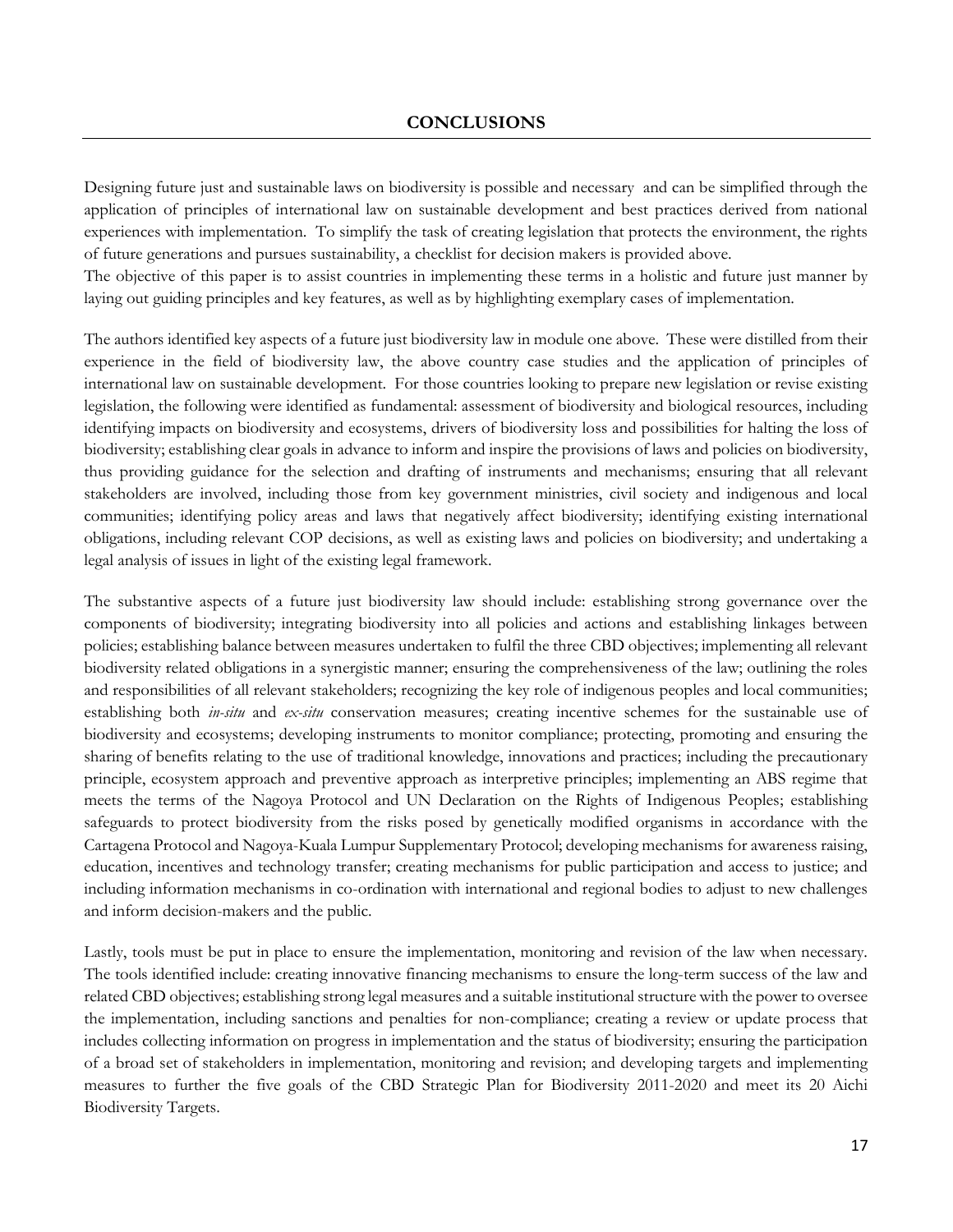In conclusion, we urge all countries engaged in reversing the loss of biodiversity to adopt ambitious legal and policy measures that effectively safeguard the environment, respect human rights, and embody the highest standards of sustainability. The principles, examples and analysis provided in this paper provide a starting point and should serve as guidance to those countries seeking to engage meaningfully with one of the most complex issues of our time. Valuable lessons can be learned from the experiences of other countries in implementation. Countries will need to assess how the information provided can be best applied given their particular social, economic and ecological context. That remains to be determined by national decision makers, preferably through an open and transparent process which engages with all segments of society in a respectful manner. Only by engaging its people can any nation hope to forge a future that secures the rights of future generations.